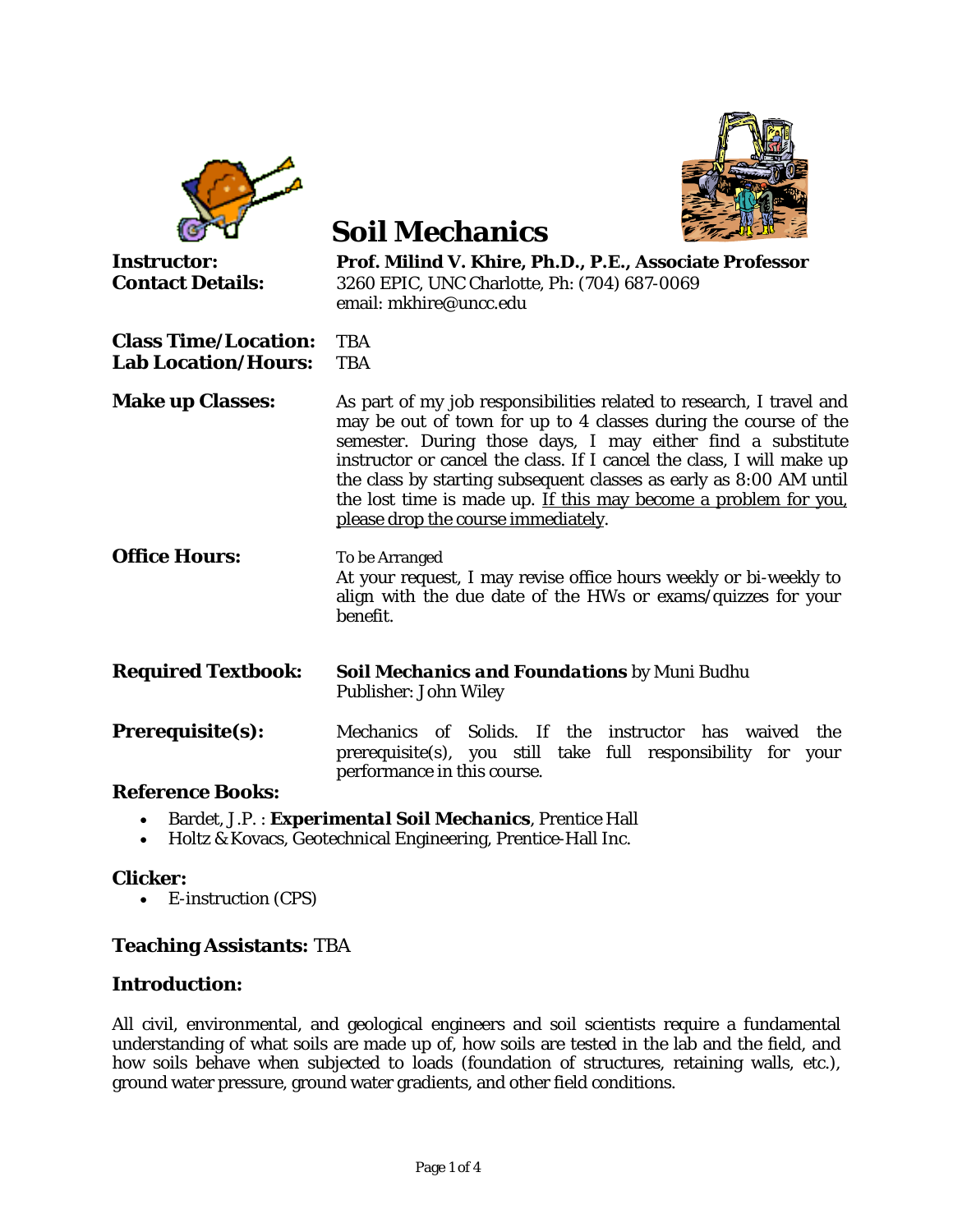This course will teach you the fundamentals of soil mechanics and geotechnical engineering.

# **Course Objectives:**

CE312 is a 4-credit course. When you complete this course, you will be able to:

- 1. Describe soils and determine their physical characteristics;
- 2. Classify soils;
- 3. Prepare specification for compaction of soils;
- 4. Compute total and effective stresses in soils;
- 5. Compute stresses in soil masses due to surface loads;
- 6. Identify basic lab and field tests used in site characterization;
- 7. Compute settlement of clayey soils due to consolidation;
- 8. Compute soil shear strength and deformation parameters;
- 9. Estimate seepage through saturated soils; and
- 10. Identify basic flat geosynthetic products.

# **Course Evaluation/Grading:**

- *Attendance & Participation (4%)*: Attendance will be randomly recorded during class hours, either manuall, or by using the clicker. YOU MUST BRING THE CLICKER FOR ALL CLASSES. If you missed any class(s) on the days when the attendance is recorded or if you forget to bring the clicker to the class, you will receive a reduced grade proportional to the number of missed classes. Your participation in the class will be recorded based on answering oral questions in the class (right or wrong, does nto matter) and participating in class discussions. Your visits during my office hours will be considered as participation.
- *Homework (8%)*. If not specified, homework will be due a week after it is handed out. Homework must be turned in during the class hour in the classroom on the due date. Late homeworks will receive a zero grade. Students are expected to turn in neat and organized homework. Any homework which is sloppy, difficult to read, or difficult to understand will receive a reduced grade.
- *Quizzes (16%)*. Total 4 to 8 in-lecture quizzes (15 to 20 min duration) will be given throughout the semester. These quizzes will be unannounced ("spontaneous"). Each quiz will include basic material covered in the class during the previous four weeks. The quizzes will be either in hard copy (conventional) form or in electronic form using the clicker. The total grade for these quizzes will be worth 16%. I will drop one quiz with the least score for final grade computation. Under no circumstances you will be allowed to make up any missed quizzes.
- *Exams (27%)*: Three exams (9% each of the total grade) will be given during the semester (60 min duration). The exams are tentatively scheduled for 5 Oct., 9 Nov., and 2 Dec 2010 and will be held at the same location as the class. Students should plan their schedules around these times. These dates will be confirmed 1 week prior to the exam. It is your responsibility to attend the class and record any schedule deviations.Email notifications will be sent. However, there is no guarantee that all schedule changes will be notified via email. You can re-schedule the class exam times only by obtaining consent of the instructor at least 2 days before the exam. If you are sick, you can re-schedule the exams only by providing a registered doctor's certificate within a week after the missed exam or when you attend the next class, whichever comes first.
- *Final Exam (20%)*: A final exam (20% of the total grade) will be given at the end of the semester as listed in the MSU Calender (Friday, 17 Dec 2010; 7:45 AM). The final exam would cover the entire syllabus (comprehensive).
- *Lab (25%)*: The lab grade will be based on your attendance and participation in the labs, lab reports, lab quizzes, and lab exams including lab finals. The total grade for the lab component will be worth 25%. The teaching assistants (TAs) will be primarily responsible for assigning the lab grade. You shall contact me if you have any disputes related to your lab grades.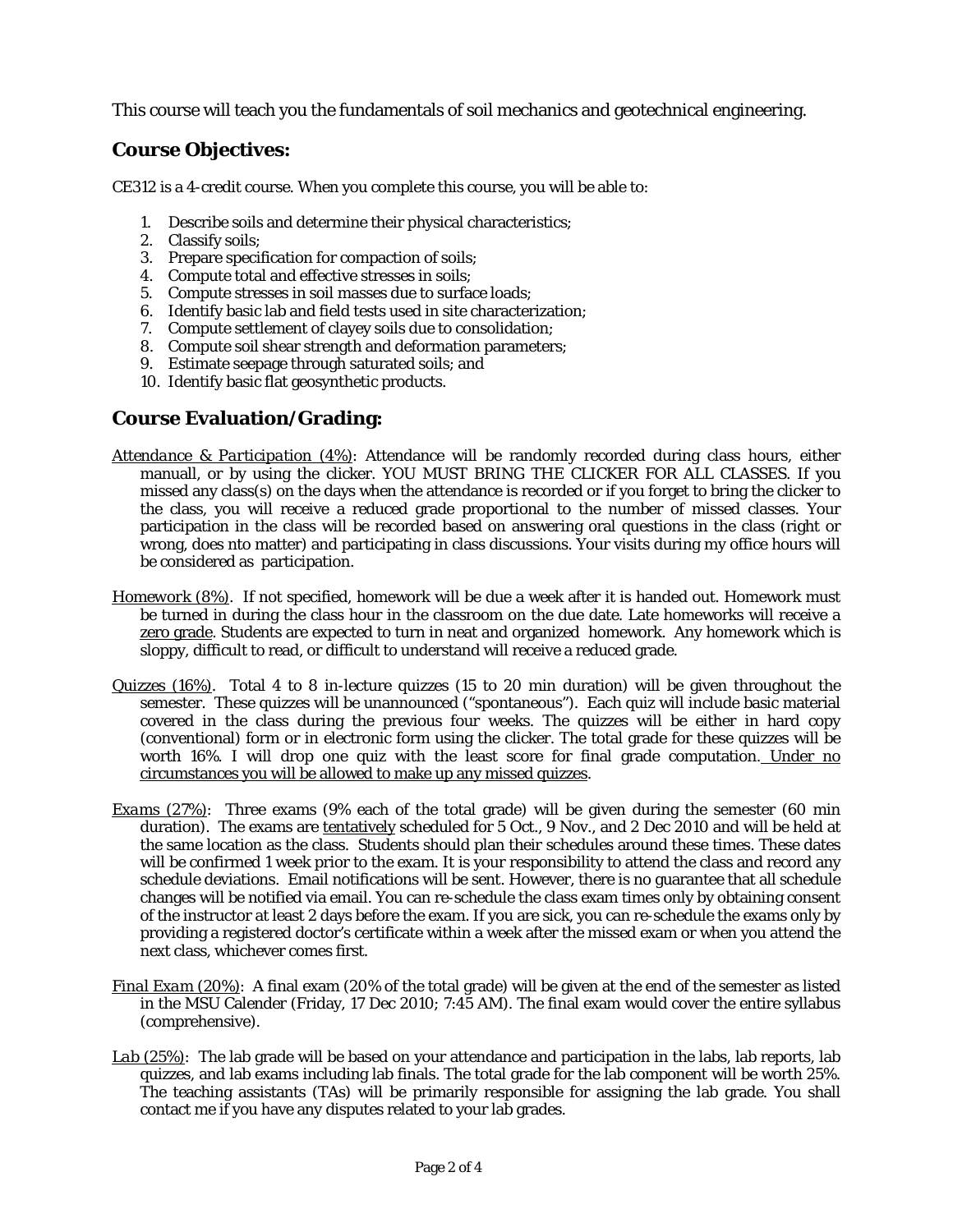#### *Other Grade Related Rules*

- 1. If your final answer is incorrect, I will not negotiate partial grades that you may receive for homework, quiz, or exam problems. Your goal must be to get every answer 100% correct and not depend on partial credit.
- 2. You must collect graded material during the class hours within one week after it is handed out in the class. After one week, you will need to stop by the instructor's office in A135 RCE to pick up your graded material before the end of the semester. After that, I will assume that you have waived your right to access your graded material.

### *Grading Scale:*

| <b>Total Score</b>    | <b>Grade Point</b> |
|-----------------------|--------------------|
| $\geq 90$             | 4.0                |
| $\geq 80$ to $< 90$   | 3.0                |
| $≥ 70$ to < 80        | 2.0                |
| $\geq 60$ to $\lt 70$ | 1 ()               |
| < 60                  |                    |

- Notes: 1. The instructor reserves the right to translate the grading scheme by statistical curving to reflect the true class average.
	- 2. The instructor will make any borderline decisions based on the student's motivation, attendance, participation in the class, and quality of work.

## **Other Important Notes:**

*Missing Class to Participate in a Required Activity:* To be excused from this class to participate in a required activity for another course, a university-sanctioned event, or a religious event, you must provide the instructor with advanced notice and a written authorization from the faculty member of the other course or from a university administrator, as appropriate to the event.

### **Amendments:**